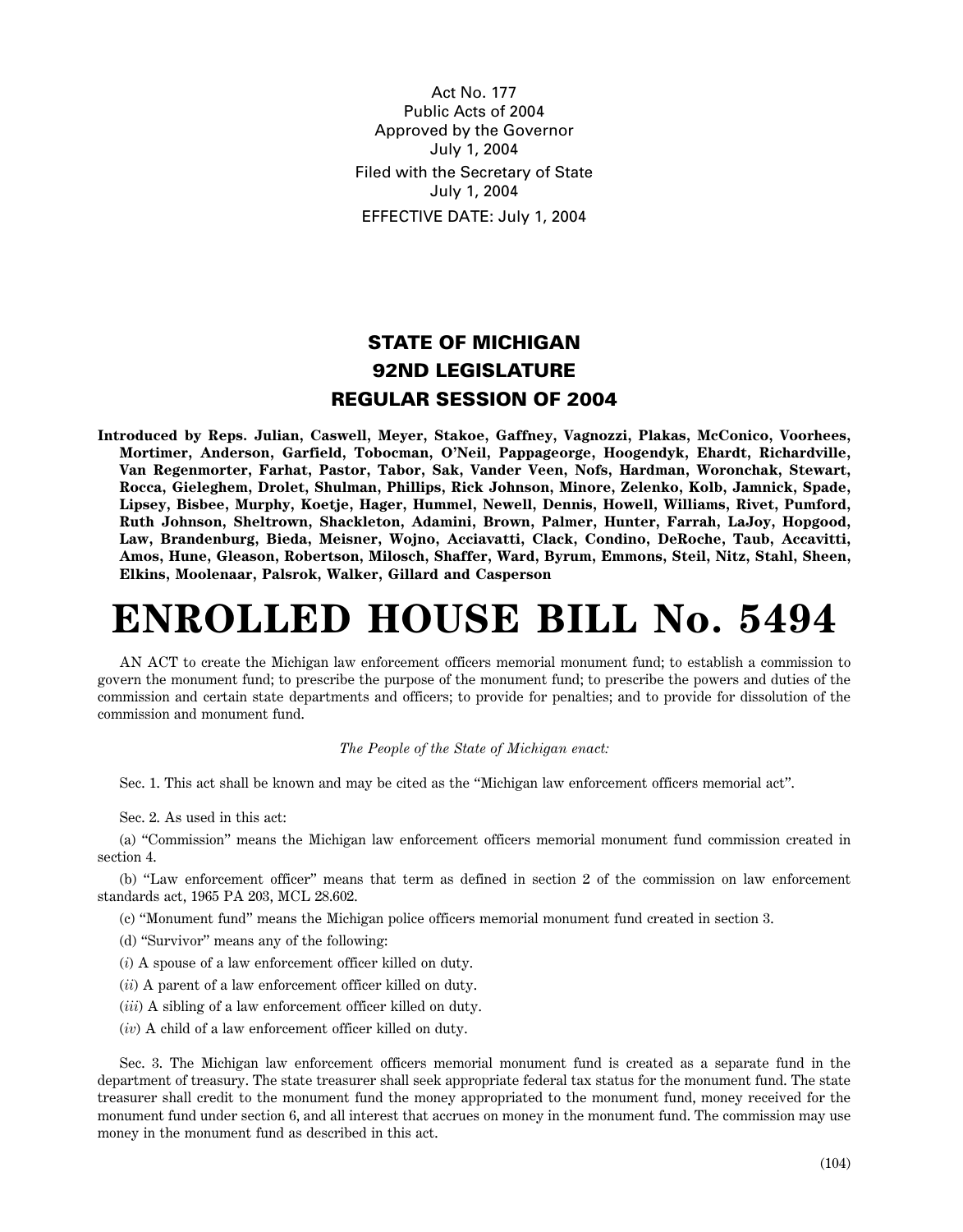Sec. 4. (1) The Michigan law enforcement officers memorial monument fund commission is created as a type II agency in the department of management and budget. The commission is the governing body of the monument fund. The commission shall consist of all of the following:

(a) The state treasurer or his or her designee.

(b) The attorney general or his or her designee.

(c) Five members appointed by the governor as follows:

(*i*) One member who is a police chaplain who has 5 or more years' experience as a police chaplain.

(*ii*) One member nominated by the Michigan state troopers association who is a survivor of an officer of the Michigan state police killed while on duty.

(*iii*) One member nominated by the executive director of the sheriff's association of Michigan who is a survivor of an officer of a county sheriff's department killed while on duty.

(*iv*) One member nominated by the chief of police of a municipal police department of a municipality with a population of more than 500,000 who is a survivor of an officer of that police department killed while on duty.

(*v*) One member nominated by the executive director of the Michigan fraternal order of police who is a survivor of an officer killed while on duty who served with a municipal police department of a municipality with a population of 500,000 or less.

 $(2)$  Members of the commission appointed under subsection  $(1)(c)$  shall serve for terms of 4 years or until a successor is appointed, whichever is later. If a vacancy occurs on the commission, the vacancy shall be filled in the same manner as the original appointment. The governor may remove a member of the commission for incompetency, dereliction of duty, malfeasance, misfeasance, or nonfeasance in office, or any other good cause.

(3) The commission shall initially convene within 6 months after the first deposit of money in the monument fund. The commission shall meet often enough to expedite the completion of the monument as prescribed in section 5. At the first meeting, the commission shall elect from among its members a chairperson and other officers as it considers necessary or appropriate. A majority of the members of the commission constitute a quorum for conducting business.

(4) The commission shall conduct its business at public meetings held in compliance with the open meetings act, 1976 PA 267, MCL 15.261 to 15.275. A writing prepared, owned, used, in the possession of, or retained by the commission in the performance of an official function shall be available to the public in compliance with the freedom of information act, 1976 PA 442, MCL 15.231 to 15.246.

(5) Members of the commission shall serve without compensation. However, members of the commission may be reimbursed for their actual and necessary expenses incurred in the performance of their official duties as members of the commission.

Sec. 5. (1) The commission shall oversee the financing, design, and construction of a memorial monument dedicated to law enforcement officers from Michigan who died in the line of duty. The commission shall solicit designs for the monument and shall select the final design.

(2) The name of each law enforcement officer who died in the line of duty shall be inscribed on the Michigan law enforcement officers memorial monument.

(3) In consultation with the Michigan capitol park commission, the Michigan law enforcement officers memorial monument shall be located on land under the jurisdiction of the Michigan capitol park commission but shall not be located on the grounds of the state capitol.

Sec. 6. (1) The commission may accept on behalf of the monument fund grants or gifts from the federal government, an individual, a public or private corporation, organization, or foundation, or any other source. The acceptance and use of federal funds by the commission does not commit state money and does not obligate the legislature to continue the purposes for which federal money is made available. The commission shall transmit money received under this section to the state treasurer for deposit in the monument fund.

(2) A person shall not solicit or collect money for the monument fund through the use of telemarketing.

(3) A person shall not conduct any fund-raising activities in the name of the Michigan law enforcement officers memorial monument fund without prior written approval from the Michigan law enforcement officers memorial monument fund commission.

(4) A person shall not use the name or logo of the Michigan law enforcement officers memorial monument fund or commission in any fund-raising activity without prior written approval of the commission.

(5) A person who violates subsection (2), (3), or (4) is guilty of a misdemeanor for each separate violation, punishable by imprisonment for not more than 1 year or a fine of not more than \$1,000.00, or both.